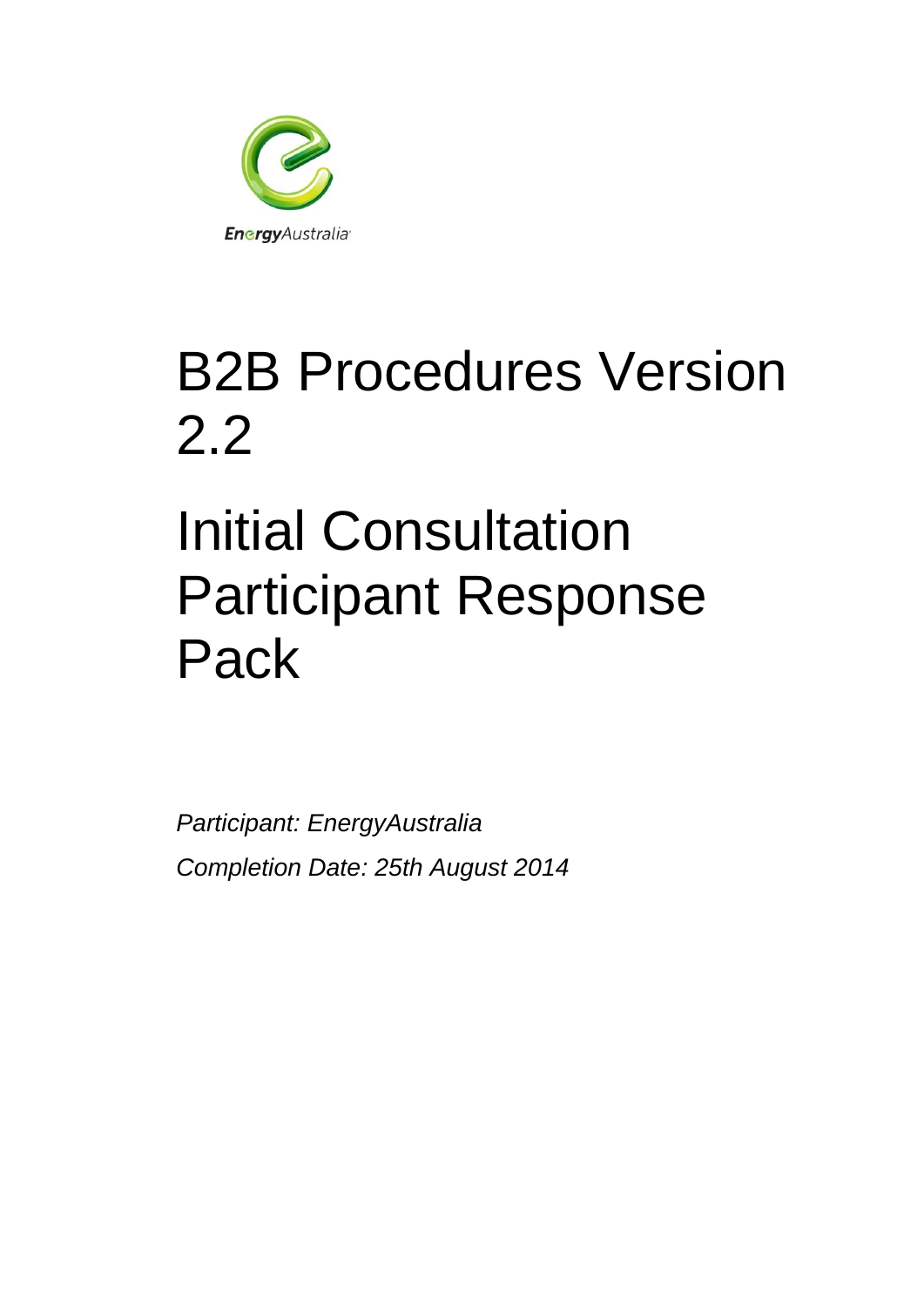#### **9. Participant Responses**

This section lists the changes proposed to the B2B Procedures: Version 2.0.

Proposed changes have been categorised as Procedure changes as follows;

- Table 9.1 covers the proposed changes to the B2B Procedure Customer and Site Details Notification Process.
- Table 9.2 covers the proposed changes to the B2B Procedure Service Order Process.
- Table 9.3 covers the proposed changes to the B2B Meter Data Process.
- Table 9.4 covers the proposed changes to the B2B Procedure One Way Notification Process.
- Table 9.5 covers the proposed changes to the B2B Procedure Technical Guideline for B2B Procedures.
- Table 9.6 covers the proposed changes to the B2B Procedure Technical Delivery Specification.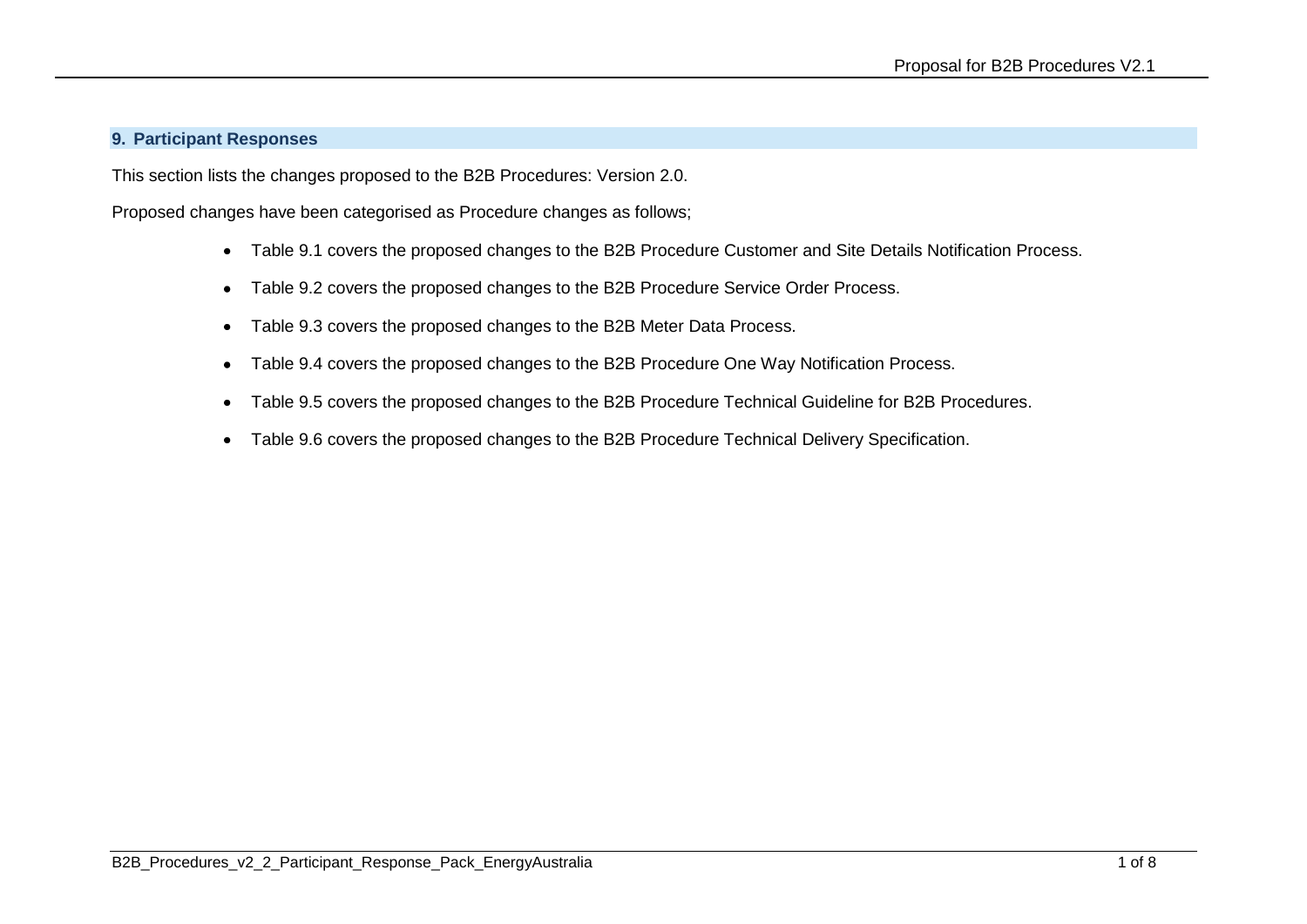### **9.1 Proposed changes to the B2B Procedure Customer and Site Details Notification Process**

| <b>Item</b> | ID   | <b>Clause/Issue/Comment</b>                        | <b>Proposed revised B2B Procedures text</b>                              | <b>Rating</b> | <b>AEMO Response</b> |
|-------------|------|----------------------------------------------------|--------------------------------------------------------------------------|---------------|----------------------|
|             |      |                                                    |                                                                          | $(H/M/L^1)$   |                      |
|             |      |                                                    | Blue underline means insert                                              |               |                      |
|             |      |                                                    | <b>Red strikeout</b> means delete                                        |               |                      |
| 9.1.2       | 0001 | The proposed effective date is 22 November<br>2014 | proposed effective date is 22<br>The<br><b>November 2014</b> 23 May 2015 | $\mathsf{H}$  |                      |
|             |      |                                                    |                                                                          |               |                      |
|             |      |                                                    |                                                                          |               |                      |
|             |      |                                                    |                                                                          |               |                      |

<sup>-</sup> $1$  L= Low: Not critical. Issues / comments are minor. They add clarity to the document. No major concern if not included in any further revisions M= Medium: Important. Strong case that issue / comments should be considered and an update to the document is desirable, but not critical. H= High: Critical. The issues / comments are fundamental and failure to make necessary changes has the potential to impact consensus.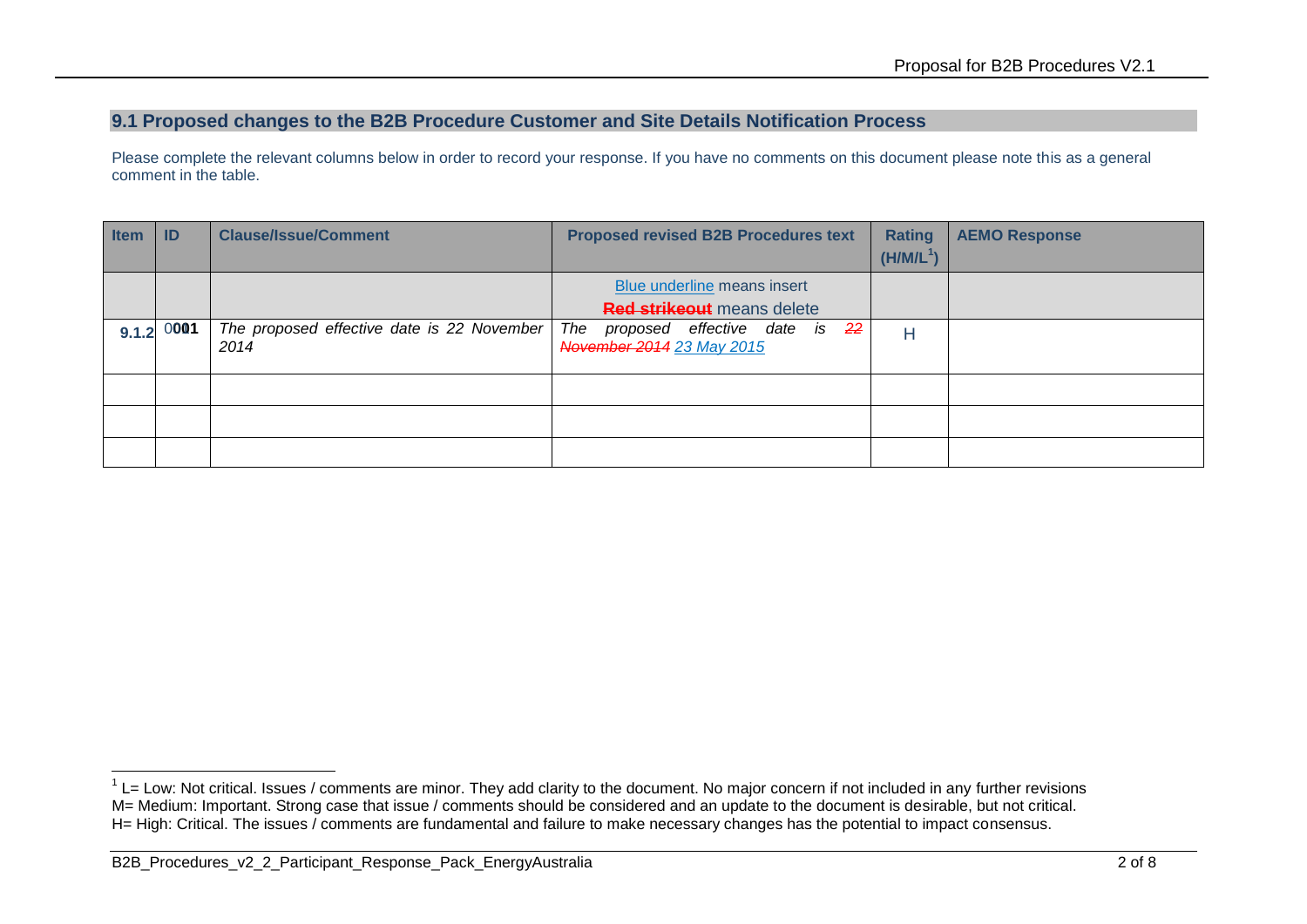### **9.2 Proposed changes to the B2B Procedure Service Order Process**

| <b>Item</b> | ID  | <b>Clause/Issue/Comment</b>                        | <b>Proposed revised B2B Procedures text</b>                       | <b>Rating</b>         | <b>AEMO Response</b> |
|-------------|-----|----------------------------------------------------|-------------------------------------------------------------------|-----------------------|----------------------|
|             |     |                                                    |                                                                   | (H/M/L <sup>2</sup> ) |                      |
|             |     |                                                    | Blue underline means insert                                       |                       |                      |
|             |     |                                                    | <b>Red strikeout</b> means delete                                 |                       |                      |
| 9.2.1       | 721 | The proposed effective date is 22 November<br>2014 | proposed effective date is 22<br>The<br>November 2014 23 May 2015 | Н                     |                      |
|             |     |                                                    |                                                                   |                       |                      |
|             |     |                                                    |                                                                   |                       |                      |
|             |     |                                                    |                                                                   |                       |                      |

 2 L= Low: Not critical. Issues / comments are minor. They add clarity to the document. No major concern if not included in any further revisions M= Medium: Important. Strong case that issue / comments should be considered and an update to the document is desirable, but not critical. H= High: Critical. The issues / comments are fundamental and failure to make necessary changes has the potential to impact consensus.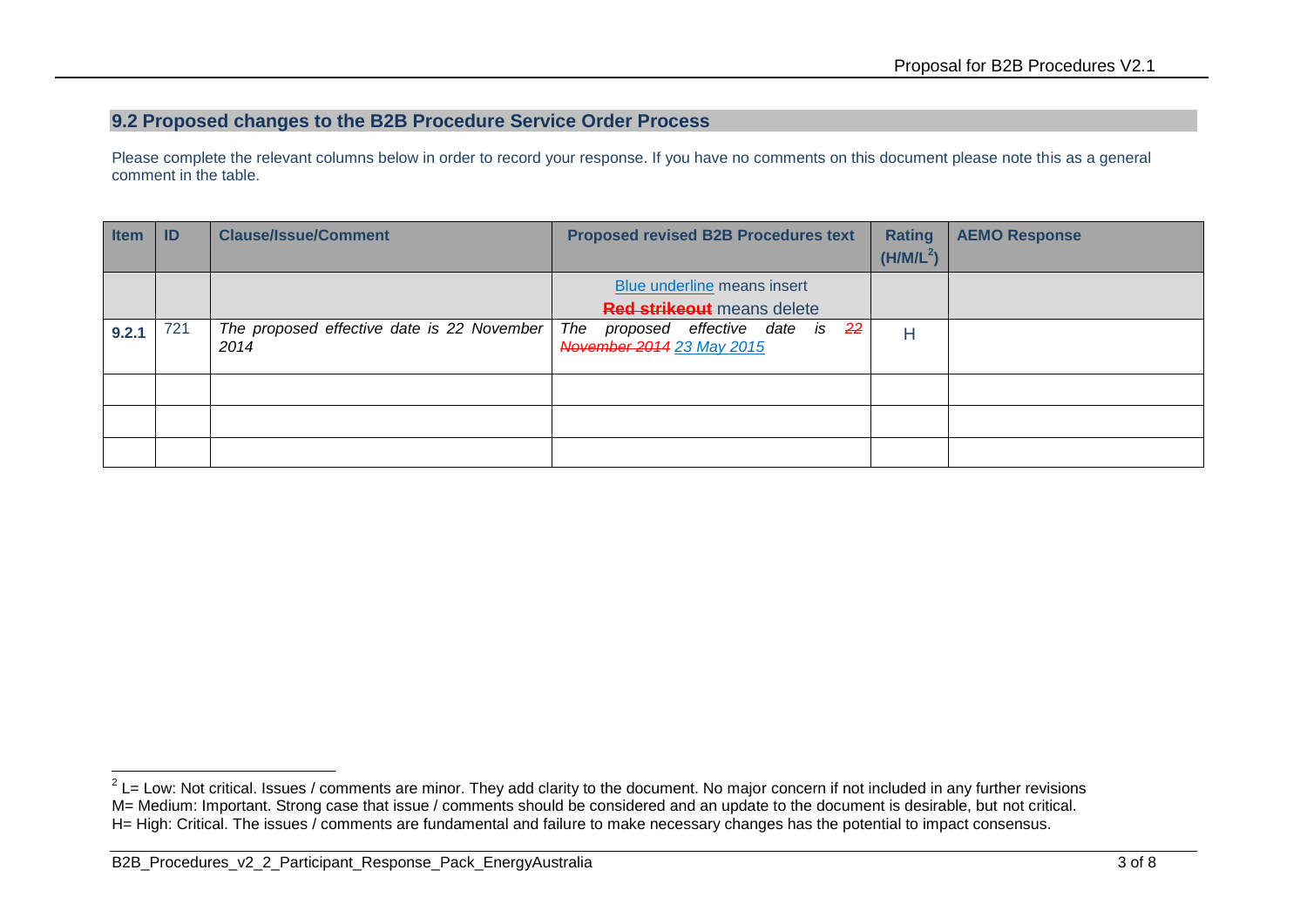## **9.3 Proposed changes to the B2B Procedure Meter Data Process**

| <b>Item</b> | ID  | <b>Clause/Issue/Comment</b>                        | <b>Proposed revised B2B Procedures text</b>                              | <b>Rating</b><br>$(H/M/L^3)$ | <b>AEMO Response</b> |
|-------------|-----|----------------------------------------------------|--------------------------------------------------------------------------|------------------------------|----------------------|
|             |     |                                                    | Blue underline means insert<br><b>Red strikeout</b> means delete         |                              |                      |
| 9.3.2       | 721 | The proposed effective date is 22 November<br>2014 | The<br>proposed effective date is 22<br><b>November 2014</b> 23 May 2015 | H                            |                      |
|             |     |                                                    |                                                                          |                              |                      |
|             |     |                                                    |                                                                          |                              |                      |
|             |     |                                                    |                                                                          |                              |                      |

 3 L= Low: Not critical. Issues / comments are minor. They add clarity to the document. No major concern if not included in any further revisions M= Medium: Important. Strong case that issue / comments should be considered and an update to the document is desirable, but not critical. H= High: Critical. The issues / comments are fundamental and failure to make necessary changes has the potential to impact consensus.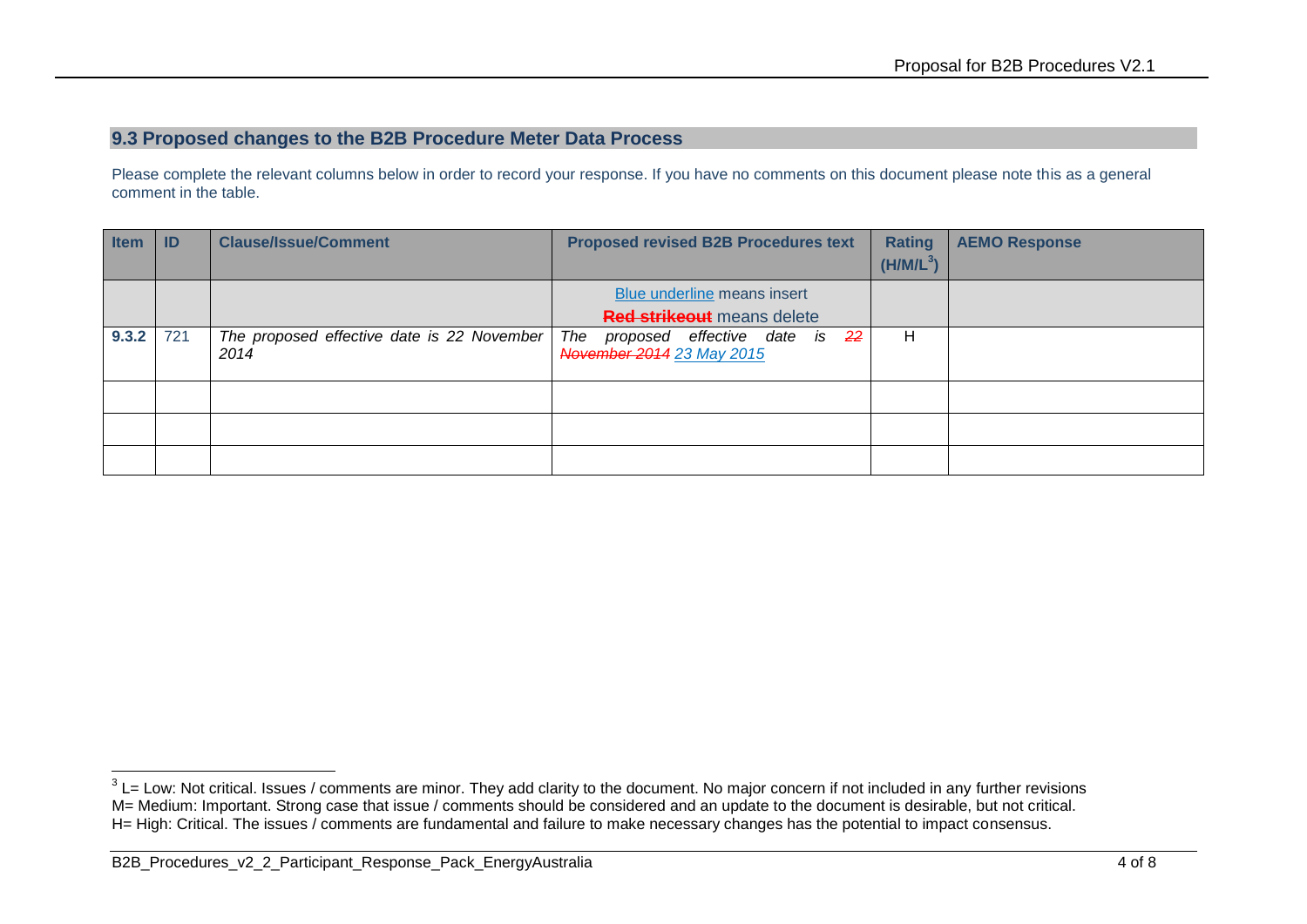### **9.4 Proposed changes to the B2B Procedure One Way Notification Process**

| <b>Item</b> | ID  | <b>Clause/Issue/Comment</b>                        | <b>Proposed revised B2B Procedures text</b>                       | <b>Rating</b>         | <b>AEMO Response</b> |
|-------------|-----|----------------------------------------------------|-------------------------------------------------------------------|-----------------------|----------------------|
|             |     |                                                    |                                                                   | (H/M/L <sup>4</sup> ) |                      |
|             |     |                                                    | Blue underline means insert                                       |                       |                      |
|             |     |                                                    | <b>Red strikeout</b> means delete                                 |                       |                      |
| 9.4.1       | 721 | The proposed effective date is 22 November<br>2014 | proposed effective date is 22<br>The<br>November 2014 23 May 2015 | Н                     |                      |
|             |     |                                                    |                                                                   |                       |                      |
|             |     |                                                    |                                                                   |                       |                      |
|             |     |                                                    |                                                                   |                       |                      |

 4 L= Low: Not critical. Issues / comments are minor. They add clarity to the document. No major concern if not included in any further revisions M= Medium: Important. Strong case that issue / comments should be considered and an update to the document is desirable, but not critical. H= High: Critical. The issues / comments are fundamental and failure to make necessary changes has the potential to impact consensus.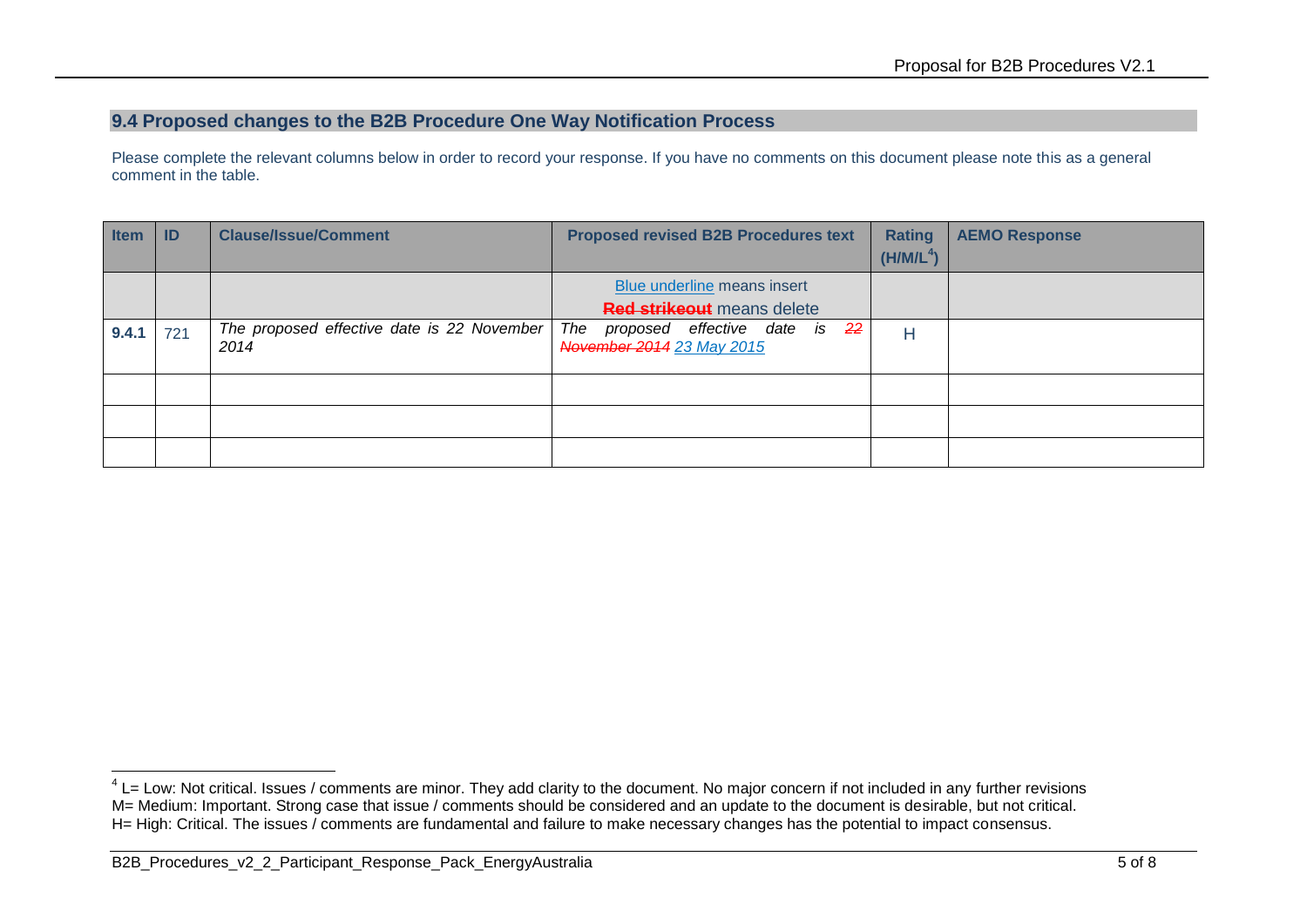#### **9.5 Proposed changes to the B2B Procedure Technical Guidelines for B2B Procedures**

| <b>Item</b> | ID  | <b>Clause/Issue/Comment</b>                        | <b>Proposed revised B2B Procedures text</b>                       | <b>Rating</b>         | <b>AEMO Response</b> |
|-------------|-----|----------------------------------------------------|-------------------------------------------------------------------|-----------------------|----------------------|
|             |     |                                                    |                                                                   | (H/M/L <sup>5</sup> ) |                      |
|             |     |                                                    | Blue underline means insert                                       |                       |                      |
|             |     |                                                    | <b>Red strikeout</b> means delete                                 |                       |                      |
| 9.5.1       | 721 | The proposed effective date is 22 November<br>2014 | proposed effective date is 22<br>The<br>November 2014 23 May 2015 | Н                     |                      |
|             |     |                                                    |                                                                   |                       |                      |
|             |     |                                                    |                                                                   |                       |                      |
|             |     |                                                    |                                                                   |                       |                      |

 5 L= Low: Not critical. Issues / comments are minor. They add clarity to the document. No major concern if not included in any further revisions M= Medium: Important. Strong case that issue / comments should be considered and an update to the document is desirable, but not critical. H= High: Critical. The issues / comments are fundamental and failure to make necessary changes has the potential to impact consensus.